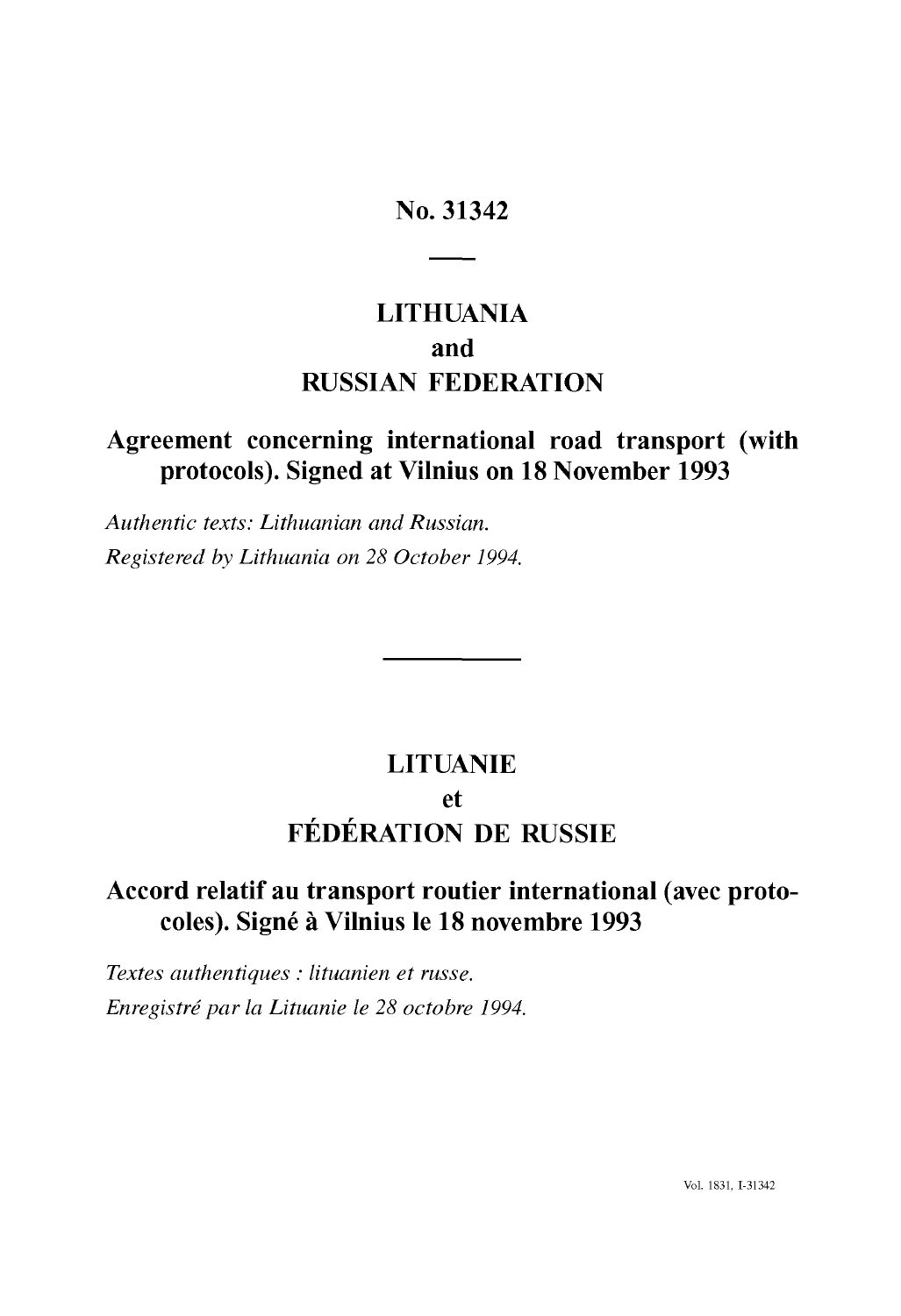#### [TRANSLATION — TRADUCTION]

# AGREEMENT1 BETWEEN THE GOVERNMENT OF THE REPUB LIC OF LITHUANIA AND THE GOVERNMENT OF THE RUS SIAN FEDERATION CONCERNING INTERNATIONAL ROAD TRANSPORT

The Government of the Republic of Lithuania and the Government of the Rus sian Federation, hereinafter called "the Contracting Parties", in accordance with the Treaty between the Republic of Lithuania and the Russian Soviet Federative Social ist Republic on the basis for relations between States of 29 July 1991<sup>2</sup> and the Agreement between the Government of the Republic of Lithuania and the Government of the Russian Federation on the principles of cooperation and the terms for reciprocal relations in the field of transport of 12 February  $1992$ ,<sup>3</sup> guided by the desire to further develop road transport between the two countries and transit traffic through the territories of the Republic of Lithuania and the Russian Federation,

Have agreed as follows:

#### *Article 1*

The regular and non-regular transportation of passengers and goods by road transport vehicles between the two countries and their transit through their territo ries shall be effected in accordance with this Agreement.

#### *Article 2*

The specification of the competent bodies of the Contracting Parties, the defi nition of the special terminology used in this Agreement, and the provisions con nected with the use of registration and distinguishing marks and consignment doc uments are contained in annex 1 to this Agreement, which forms an integral part thereof.

# I. TRANSPORTATION OF PASSENGERS

# *Article 3*

1. Regular transportation of passengers by coach shall be organized by agree ment between the competent bodies of the Contracting Parties.

2. Proposals for the organization of such transportation shall be passed to each other by the competent bodies of the Contracting Parties in advance of travel. These proposals must contain details concerning the name of the carrier, the in tended route, timetable details, tariffs, stopping points at which the carrier shall pick up and set down passengers, and also the projected journey time.

<sup>&</sup>lt;sup>1</sup> Came into force on 19 January 1994, the date on which the Contracting Parties notified each other of the completion of the required internal procedures, in accordance with article 24. 2 United Nations, *Treaty Series,* vol. 1787, No. 1-31051.

<sup>3</sup> See p. 53 of this volume.

Vol. 1831, L31342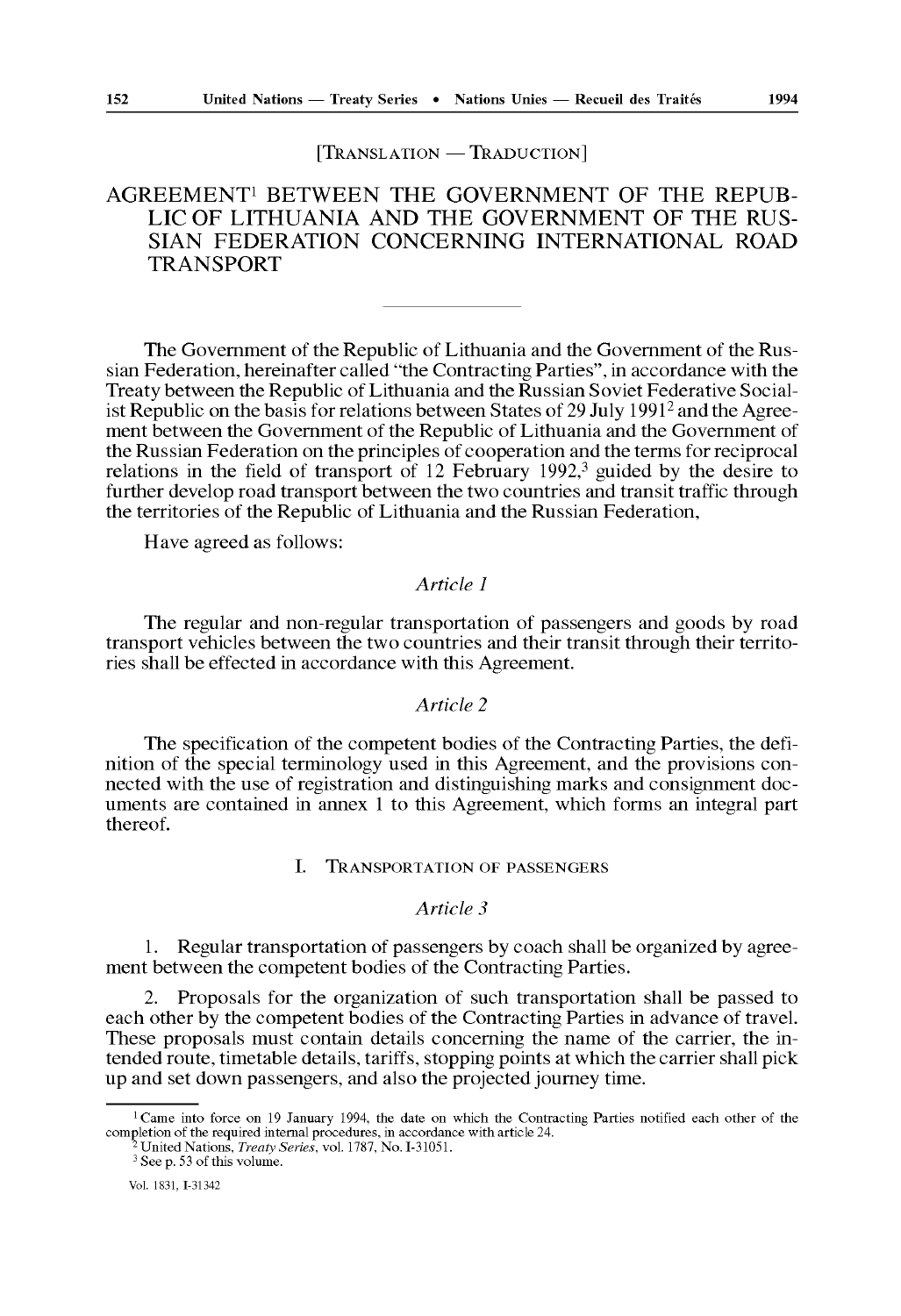1. The operation of non-regular transportation of passengers by coach be tween the two countries or in transit through their territories, with the exception of the transport operations envisaged in article 5 of this Agreement, shall require per mits issued by the competent bodies of the Contracting Parties.

2. The procedure for issuing permits to operate non-regular transportation of passengers envisaged in paragraph 1 of this article shall be determined jointly by the competent bodies of the Contracting Parties.

3. For each non-regular transportation of passengers by coach a separate per mit must be issued entitling the bearer to make one outward and one return journey, unless otherwise stipulated in the permit.

#### *Article 5*

1. Permits shall not be required for effecting non-regular transportation of passengers by coach if the same group of passengers is transported on the same coach:

*(a)* For an entire journey beginning and ending in the territory of the Con tracting Party where the coach is registered;

*(b)* For one journey beginning in the territory of the Contracting Party where the coach is registered and ending in the territory of the other Contracting Party, provided that the coach leaves the latter territory or arrives there empty;

*(c)* In the event of the replacement of a defective coach by another coach.

2. In effecting the transportation envisaged in paragraph 1 of this article, the driver of the coach must have a list of passengers.

#### II. TRANSPORTATION OF GOODS

# *Article 6*

1. The transportation of goods between the two countries or in transit through their territories, with the exception of the operations envisaged in articles 7 and 8 of this Agreement, shall be effected by road transport goods vehicles on the basis of permits issued by the competent bodies of the Contracting Parties.

2. For each transportation of goods effected by a road transport goods vehi cle, a separate permit must be issued entitling the bearer to make one outward and one return journey, unless otherwise stipulated on the permit.

The competent bodies of the Contracting Parties shall send each other annually an agreed number of permit forms for the transportation of goods.

The transportation of goods from or to third countries shall be effected on the basis of special permits.

# *Article 7*

1. Permits shall not be required for the transportation of the following:

*(a)* Movable property during resettlement;

*(b)* Exhibits, equipment and materials for fairs and exhibitions;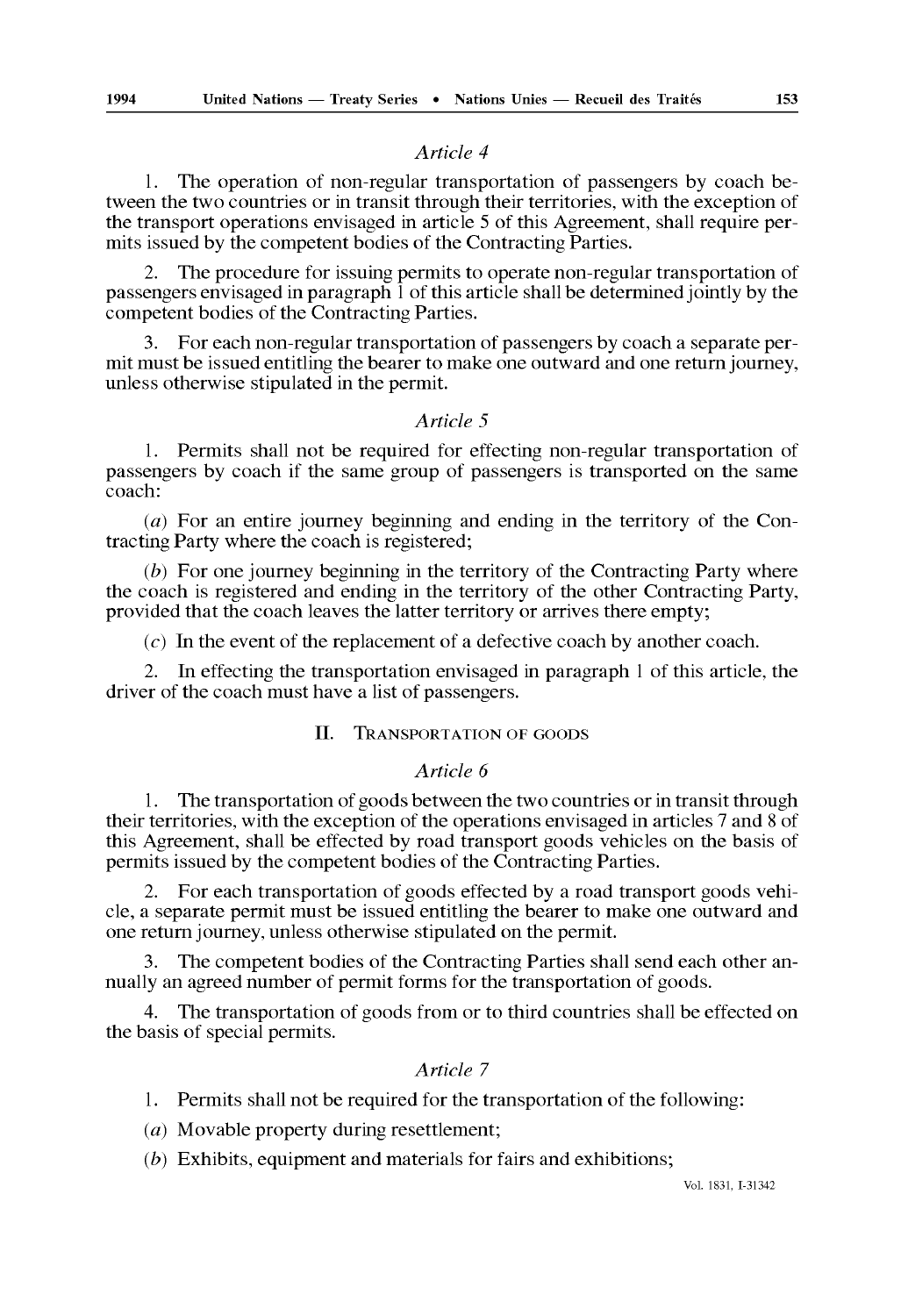*(c)* Vehicles, animals and various equipment and property intended for use in holding sports events;

*(d)* Theatre scenery and props, musical instruments, equipment and acces sories for filming and for radio and television broadcasts;

*(e)* Bodies or ashes of the dead;

 $(f)$  Humanitarian aid supported by appropriate documentation;

*(g)* Medical equipment and medicines sent to provide assistance in the event of accidents or natural disasters;

*(h)* Mail;

*(i)* Defective road transport vehicles sent from the territory of one Contracting Party to the territory of the other Contracting Party where the said road transport vehicles were registered;

 $(i)$  Goods conveyed by motor vehicles with a maximum freight-carrying capacity of 3.5 tonnes and a total maximum weight of 6 tonnes inclusive.

2. The exemptions envisaged in paragraph 1, subparagraphs *(b), (c)* and *(d)* of this article shall be valid only if the goods are to be returned to the country in which the road transport vehicle is registered or if the goods are to be transported onward to the territory of a third country.

# *Article 8*

1. If the dimensions or the weight of a road transport vehicle travelling with or without goods exceeds the standards established in the territory of the other Con tracting Party, or if dangerous goods are being transported, the carrier must obtain a special permit from the competent bodies of the other Contracting Party.

2. If the permit referred to in paragraph 1 of this article stipulates a specific route, the transportation must be effected along that route.

# III. GENERAL STIPULATIONS

# *Article 9*

1. The transportation of goods and passengers by road transport vehicles in transit through the territory of the Republic of Lithuania to and from the Kalinin grad region shall be effected in accordance with the procedure and terms stipulated in annex 2 to this Agreement, which forms an integral part thereof.

2. The two-way transportation of goods and passengers by road transport vehicles between the Republic of Lithuania and the Kaliningrad region shall be effected without permits.

# *Article 10*

1. The transport operations envisaged in this Agreement may be performed only by carriers of the two Contracting Parties who, in conformity with the internal legislation of their own country, are permitted to carry out international transport operations.

2. Road transport vehicles involved in transport operations under this Agree ment must carry the registration and distinguishing marks of their country.

Vol. 1831, 1-31342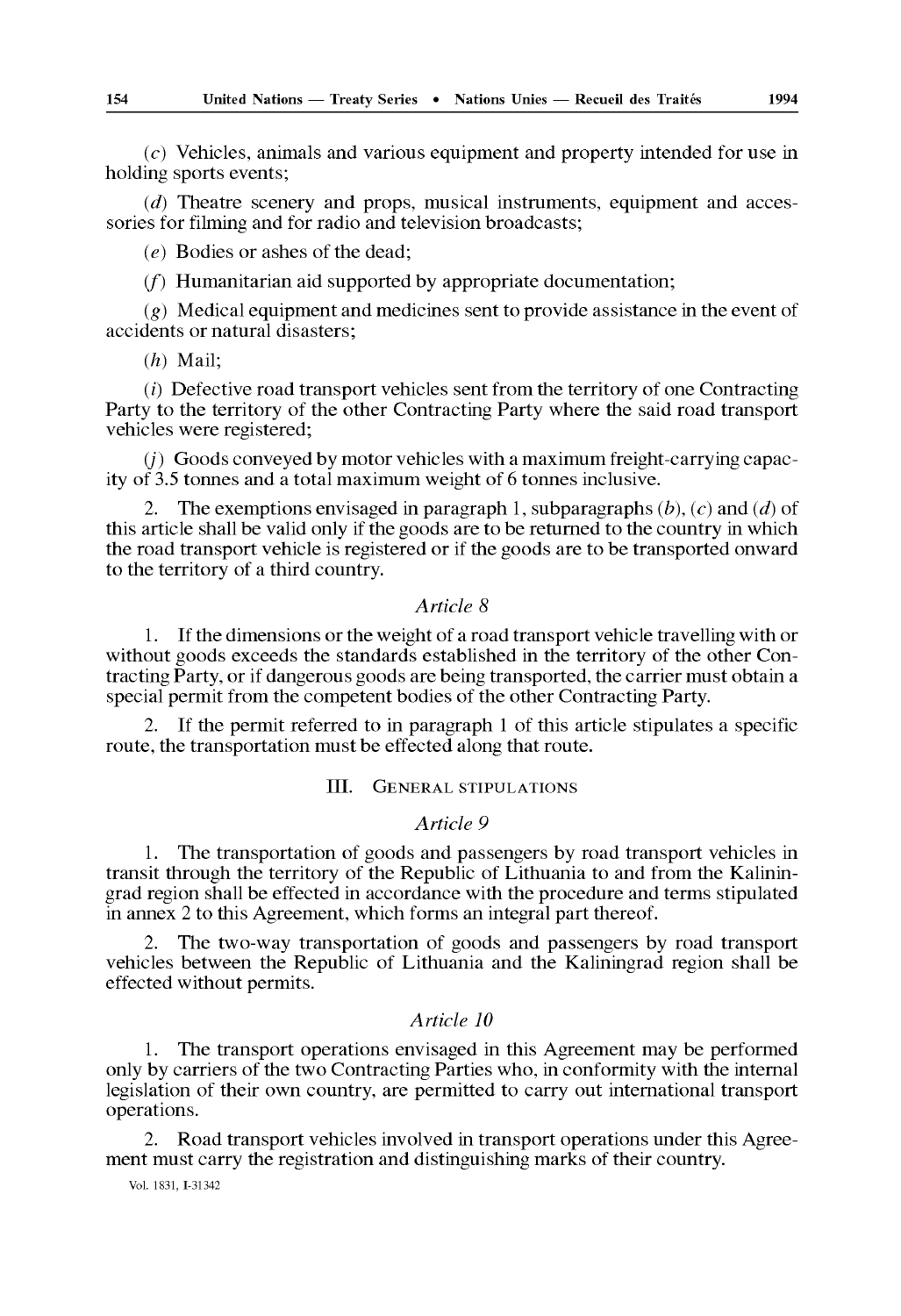1. A carrier shall not be permitted to transport passengers or goods between two points in the territory of the other Contracting Party.

2. The transportation of passengers and goods between the Kaliningrad region and other regions of the Russian Federation through the territory of the Republic of Lithuania may be effected by Lithuanian carriers using special permits issued by the competent body of the Russian Federation. The procedure and terms for the issue of the said permits shall be determined by agreement between the competent bodies of the Contracting Parties.

# *Article 12*

1. Drivers of road transport vehicles involved in transport operations under this Agreement must have a national (international) driving licence and national registration documents for road transport vehicles.

2. National (international) driving licences must conform to the generally rec ognized international models.

3. Each Contracting Party shall recognize in its territory vehicle registration documents and number plates issued by the competent bodies of the Republic of Lithuania and the Russian Federation, and also papers testifying to the driver's ability to drive a road transport vehicle.

### *Article 13*

1. In the performance of transport operations on the basis of this Agreement, a carrier from either Contracting Party shall, while in the territory of the other Contracting Party, be obliged to observe the traffic laws and regulations in force in that territory.

2. In the event that a breach of the provisions of this Agreement occurs in the territory of one of the Contracting Parties, the competent bodies of the country where the road transport vehicle is registered shall, at the request of the competent body of the other Contracting Party, take measures stipulated under its internal legislation against the carrier who committed the breach.

At the request of the competent body of one of the Contracting Parties, the competent body of the other Contracting Party shall notify the former of the meas ures it has taken.

# *Article 14*

Payments for transport operations effected on the basis of this Agreement shall be made in accordance with the agreement on payments between the Contracting Parties.

#### *Article 15*

The transportation of goods and passengers on the basis of this Agreement shall be performed under compulsory third-party civil liability insurance of the carrier in respect of any damage caused. The carrier shall be obliged to insure in advance against such liability each road transport vehicle undertaking the said transport operations.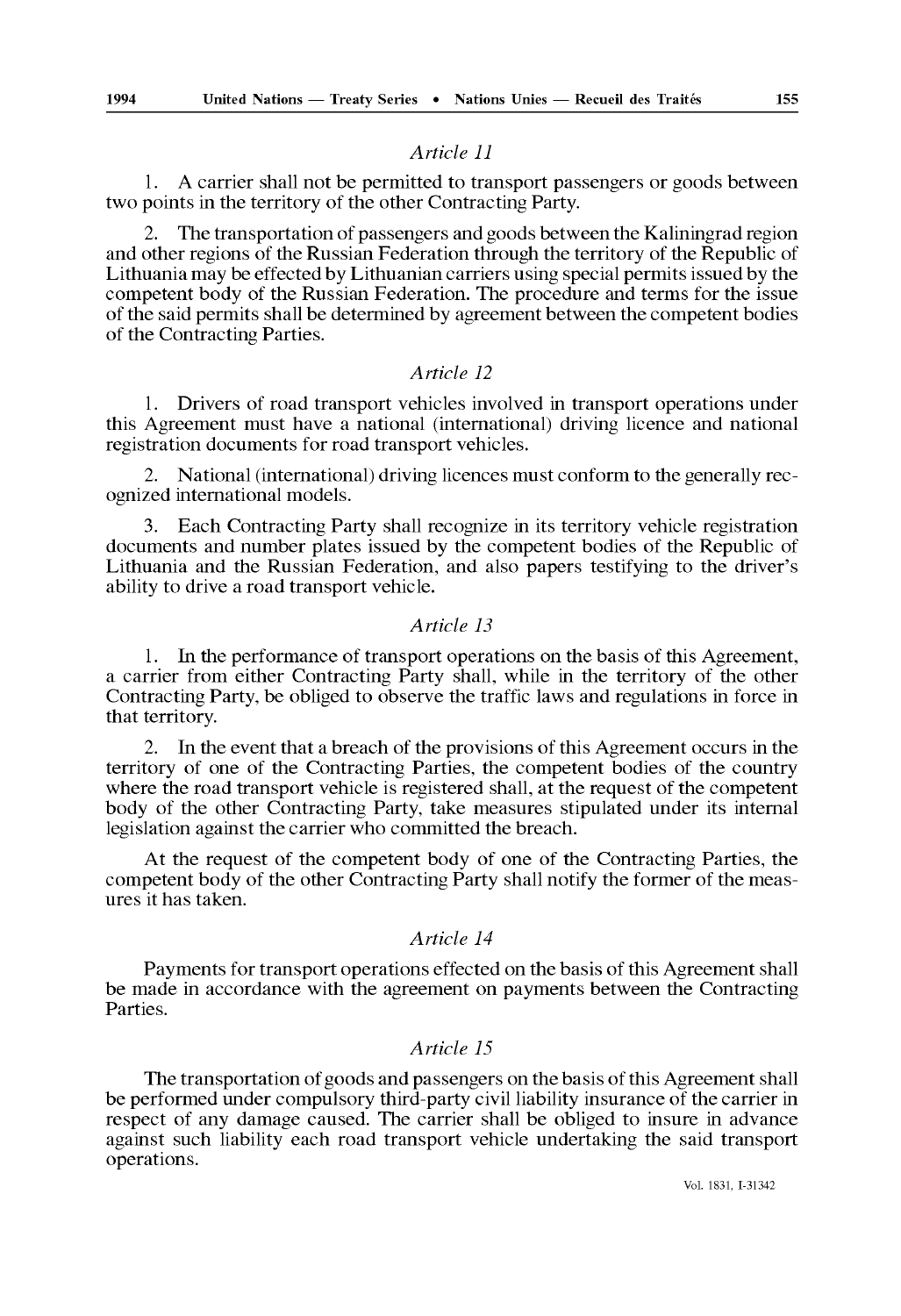1. In relation to border, customs and health inspection, the provisions of international agreements to which both Contracting Parties are party shall be applied.

In deciding matters which are not regulated by these agreements, the national legislation of each of the Contracting Parties shall be applied.

2. Border, customs and health inspection shall give priority attention to seri ously ill patients who are being transported, to passengers carried by regular coach services, and also to animals and perishable goods that are being transported.

# *Article 17*

1. In the performance of transport operations on the basis of this Agreement, the following items imported into the territory of the other Contracting Party shall be mutually exempt from customs duties, import taxes and import permits:

*(a)* Fuel contained in the tanks fitted on each model of road transport vehi cle which are linked technologically and structurally with the engine's fuel supply system;

*(b)* Lubricants in quantities necessary for normal use during the transport operation;

*(c)* Spare parts designed for the repair of a road transport vehicle performing international transport operations.

2. Unused spare parts shall be liable for re-export, while spare parts that have been replaced shall either be taken out of the country or destroyed or handed in in the manner prescribed in the territory of the Contracting Party concerned.

# *Article 18*

The Contracting Parties shall promote the development of direct economic re lations between road transport enterprises and organizations in the two countries, regardless of their organizational, legal and ownership structure, and the establish ment of joint ventures in the field of road transport.

#### *Article 19*

The Contracting Parties shall, on a reciprocal basis, coordinate their work in the field of establishing conditions for the provision of technical assistance to rolling stock, the servicing of motor vehicles with fuel and lubricants, and the provision of assistance in the event of accidents.

# *Article 20*

The Contracting Parties shall settle all contentious matters which may arise in connection with the interpretation or application of this Agreement through negotia tions and consultations.

# *Article 21*

In order to promote the implementation of this Agreement and the settlement of any contentious matters that may arise, the competent bodies of the Contracting Parties shall establish a Mixed Commission. Meetings of the Mixed Commission shall be held alternately in the territory of the two States.

Vol. 1831, 1-31342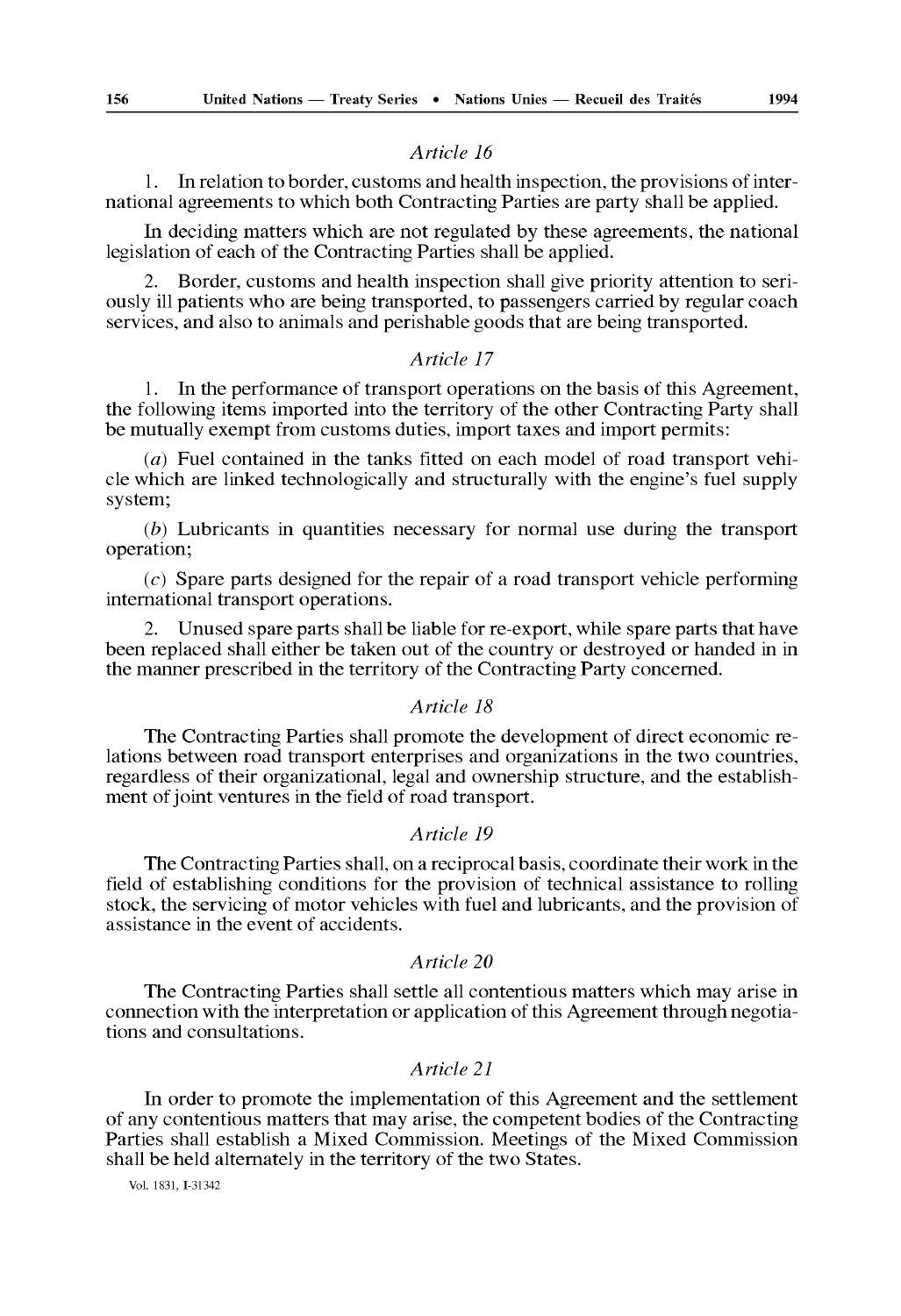Matters which are not regulated by this Agreement, or by international agree ments to which both of the Contracting Parties are party, shall be decided in accord ance with the legislation of each of the Contracting Parties.

# *Article 23*

This Agreement shall not affect the rights and obligations of the Contracting Parties arising from other international treaties and agreements which they have concluded.

# *Article 24*

This Agreement shall enter into force on the date on which the Contracting Parties notify each other through the diplomatic channel that the internal State procedures necessary for its entry into force have been fulfilled.

This Agreement has been concluded for an indefinite period.

However, either Contracting Party may at any time terminate this Agreement after giving at least six months' written notice through the diplomatic channel.

DONE at Vilnius, on 18 November 1993, in duplicate, in the Lithuanian and Russian languages, both texts being equally authentic.

of the Republic of Lithuania: JONAS BIRZISKIS VITALIJ YEFIMOV

For the Government<br>
reflection:<br>
For the Government<br>
of the Russian Federation: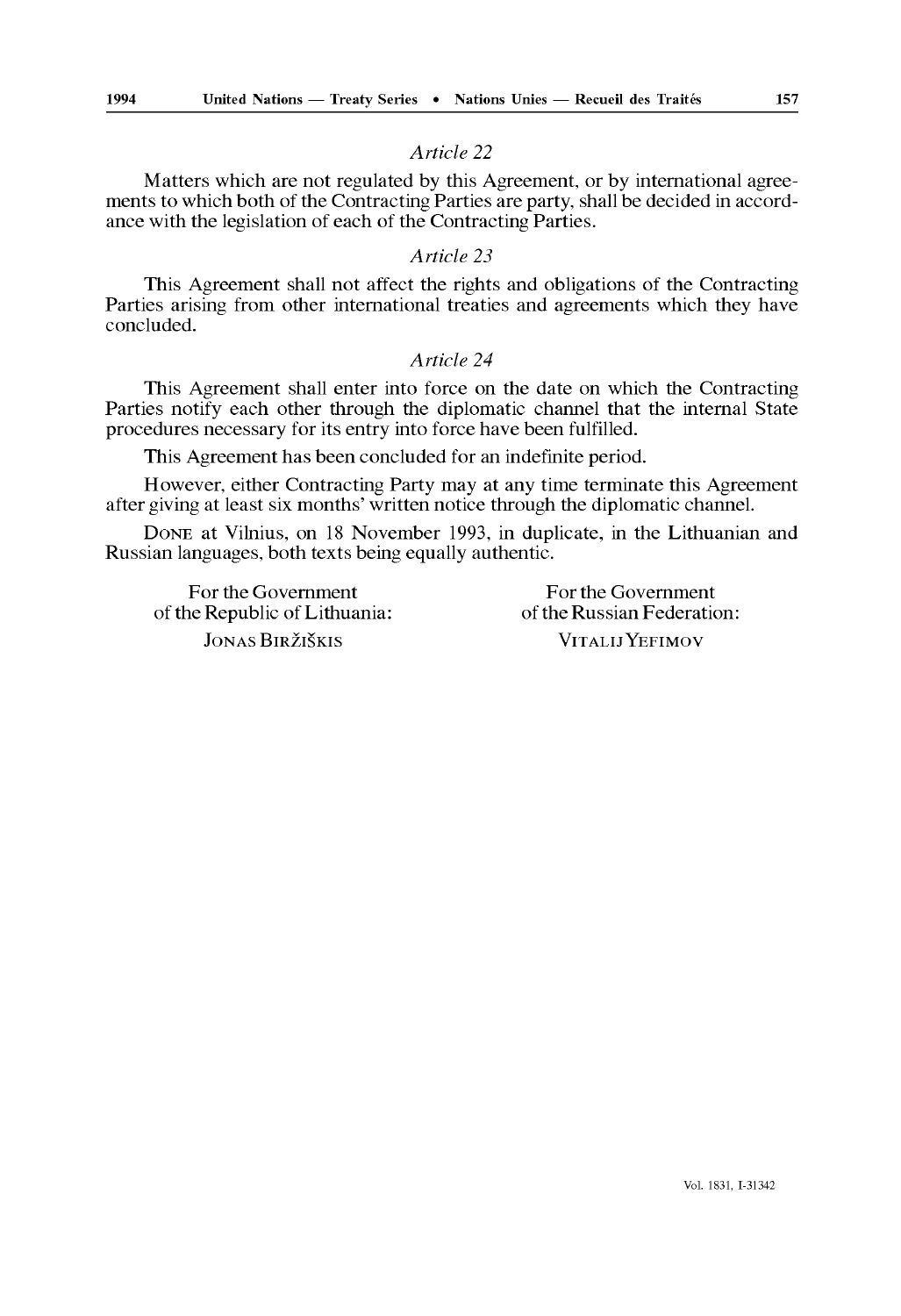# ANNEX 1

PROTOCOL TO THE AGREEMENT BETWEEN THE GOVERNMENT OF THE REPUBLIC OF LITHU ANIA AND THE GOVERNMENT OF THE RUSSIAN FEDERATION CONCERNING INTERNA TIONAL ROAD TRANSPORT

With respect to the application of the Agreement between the Government of the Repub lic of Lithuania and the Government of the Russian Federation concerning international road transport, signed in Vilnius on 18 November 1993, the Governments of the Republic of Lithu ania and the Russian Federation have agreed as follows:

1. The competent bodies referred to in the Agreement shall be understood to be:

On the side of the Republic of Lithuania:

For articles  $3, 4, 6$ , and  $13$  — the Ministry of Transport (Department of Road Transport).

For article 8 — the Ministry of Internal Affairs (Transport Police Administration of the Police Department).

On the side of the Russian Federation:

The Ministry of Transport of the Russian Federation.

2. The term "goods vehicle" in the Agreement means a goods vehicle, a towing vehicle with a semi-trailer or a goods vehicle with a trailer;

The term "coach" in the Agreement means a road transport vehicle designed for carrying passengers and having no fewer than eight seats, not including the driver's seat, and also a trailer for carrying baggage.

The term "regular transportation of passengers" in the Agreement means transporta tion effected by road transport vehicles at regular intervals along an established route with stopping points at which the carrier may pick up and set down passengers in accordance with timetables and fares that have been agreed and published in advance.

3. When transporting goods, trailers and semi-trailers may carry the registration and distinguishing marks of other countries provided that the goods vehicle or towing vehicle carries the registration and distinguishing marks of the Republic of Lithuania or the Russian Federation.

4. In article 16 of the Agreement, the term "health inspection" should be understood to mean health, veterinary and phytosanitary inspection.

5. The transportation of goods provided for under this Agreement shall be undertaken under consignment notes, the contents of which should conform to the accepted international model and should be filled in in the Lithuanian and Russian languages.

This Protocol is an integral part of the Agreement.

DONE at Vilnius, on 18 November 1993, in duplicate, in the Lithuanian and Russian languages, both texts being equally authentic.

For the Government<br>
For the Government<br>
For the Government<br>
of the Russian Federation: of the Republic of Lithuania: JONAS BlRZISKIS VlTALUYEFIMOV